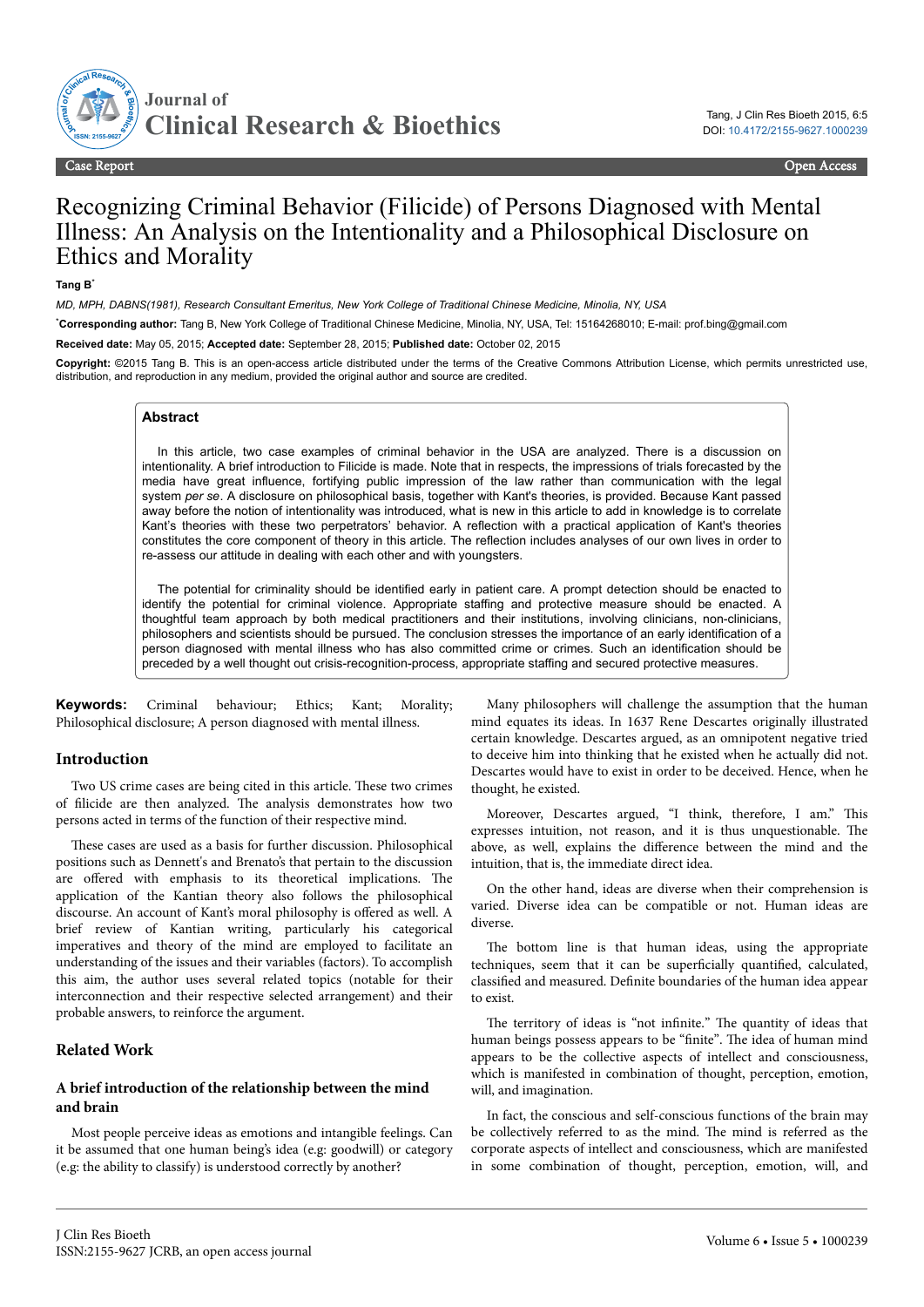#### Page 2 of 8

imagination as aforesaid. Nevertheless, there still are two key arguments existing:

The human mind is not equivalent to the human ideas, while the mind mapping and brain mapping are not the same.

With the aforementioned, almost no one is absolutely certain on how the mind and the brain are related with each other.

Are there not the body-brain, brain-mind, and mind-matter dualities in an interfacing triad? Нese questions appear to be dealt with philosophy, culture, society and bioethics.

Philosophers are very interested in whether the "mind" (a la Kant) could indeed be "categorized". Whereas most of them would agree that the mind does "categorize", but they do not agree on what constitutes the most basic categories.

On the other hand Galen Strawson, in his book entitled Mental Reality, argues that the answer to the characteristic features of the mental reality is the conscious experience, but not intellect, emblematic content, or internationality (Earle, 1983) as it is generally understood. Strawson further argues that much of the contemporary philosophy of the mind is still in a state of confusion due to positivism and its numerous progenies. Нis author agrees that we should consider to the nature of a mind, unwarranted primacy to the nonmental phenomena, publicly observable phenomena, and behavioral phenomena. Strawson has made such a careful, sensitive and imaginative treatment of some of the main conceptual issues in methods for the study of the mind's nature.

Is there any relationship between the mind and the behaviour? While most thinkers, and/or philosophers agree that there are other relationships between the mind and the behavior, and between the behavior and the culture, the problem is that most of the thinkers, and/or philosophers may not agree as to how these relationships could be fully described. Some thinkers consider the mind as essentially Tabular Rasa-a young mind not yet affected by the experience and is merely a repository of external effects on the mind. This view is shared by Locke [1], whose theory of knowledge asserts that the human mind is, from time of birth, a "blank slate" without any regulatory mechanism for processing data, both intrinsic and extrinsic. Subsequently, accumulated data are processed through the formation and imprinting of the human sensory experience. Нis notion supports an essential Lockean empiricism. Нerefore, to empiricists, the mind is a Tabula rasa, it is as if the mind is being written when we learn or experience the world in us and around us. Conversely, for the rationalists, the mind is like a computer, that is, the hardware, which already has some functions (innate ideas) before installation, downloading, and uploading of the software (experiences, specific knowledge, etc). For example, just as the premise of the "pedagogical century" in the 18th century, it regards the young individual as a Tabula rasa. (Breithaupt, F, 2005). Moreover, in recent time, Tabula rasa appears, as well, featured in Sigmund Freud's psychoanalysis [2-4].

# **Нe Body-Mind Problem**

# **Нe relationship between our conscious experience (or our mind) and our bodies**

Griffin performs an attractive dissection on the mind-body problem [5], and firmly declares that the mind-body problem is the vital issue for modern philosophy. In order to solve this problem, we must first well explain the relationship between our conscious experience (our

mind) and our bodies. Нe fundamental component of realism is the "actual occasion", which has both spatial and chronological factors. Unfortunately our inner experiences have only chronological, but not spatial nature. Process philosophers rationalize their assertion on the existential premises that a human being can only actually appreciate the components constituting the material globe by similarity with our own experience, which become acquainted from within ourselves. In order to solve this problem, Griffin states the following:

The apparent difference in kind between our experience, or our 'mind', and the entities comprising our bodies is an illusion, resulting from the fact that we know them in two different ways: we know our minds from within, by identity, whereas in sensory perception of our bodies we know them from without [5].

Once we understand this, there is no reason to assume that our minds and our bodies are different in type. In the previously mentioned context, the link between our bodies and the mind is established.

While the idea that the individual can be altered remains, the power to affect this kind of alteration is now assigned merely to society, and is no longer attributed to the individual himself. Further, the power to alter has been extended to the totality of human nature. Under such a notion, one can, almost without limitation, mould the individual by changing his environment first, and then his sensory experience.

# A brief review of the related research of filicide

In fact, few types of crime are as appalling-and disturbing-as filicide, in which a parent kills one or more of his or her children. Some people cannot picture a penalty severe enough for a parent who would commit such an act. Others find that that it is so unintelligible and they have no question about the parent's being insane at the time of committing the crime.

Forensic psychiatrist Phillip Resnick has developed a classification system for filicide based on the parent's motive. He describes the various types of filicide in his classification system and the likelihood of a successful insanity-defence in each [6].

He initially defines five types of filicide. In "altruistic" filicide, a parent (almost always a mother in this category) kills her child or children as a form of suicide. "These mothers see their children as a form of an extension of themselves, they do not want to leave a child motherless in a 'cruel' world as seen through their depressed eyes." On the other hand, in the second type of altruistic filicide a child is killed in order to end his or her real or imagined suffering." These mothers may project their own unacceptable symptoms onto the child," Resnick said. In "acutely psychotic" filicide, hallucinations, epilepsy, or delirium drives a parent to kill a child. Psychiatric evaluators will not find a "comprehensible motive" in this type of killing (according to Resnick). Resnick's third category involves "unwanted child" filicide, which includes homicides in which a parent no longer wants the child. "Fatal maltreatment" filicides fall into two types, he suggests. In one-the most common motive for child homicide in the United States-children die as the result of beating, and homicide is not the objective. Нe other type, which is extremely rare, he noted, occurs as the result of Munchausen syndrome by proxy. His fifth filicide motivation is "spouse revenge." This category includes cases in which parents murder their children to make their spouse suffer, most often in revenge for infidelity. In the following year, 1970, he added a sixth category, Neonaticide [6]. Noticeably, in the subset of altruistic filicide in which the killing is in fact an extended suicide attempt, severe depression may have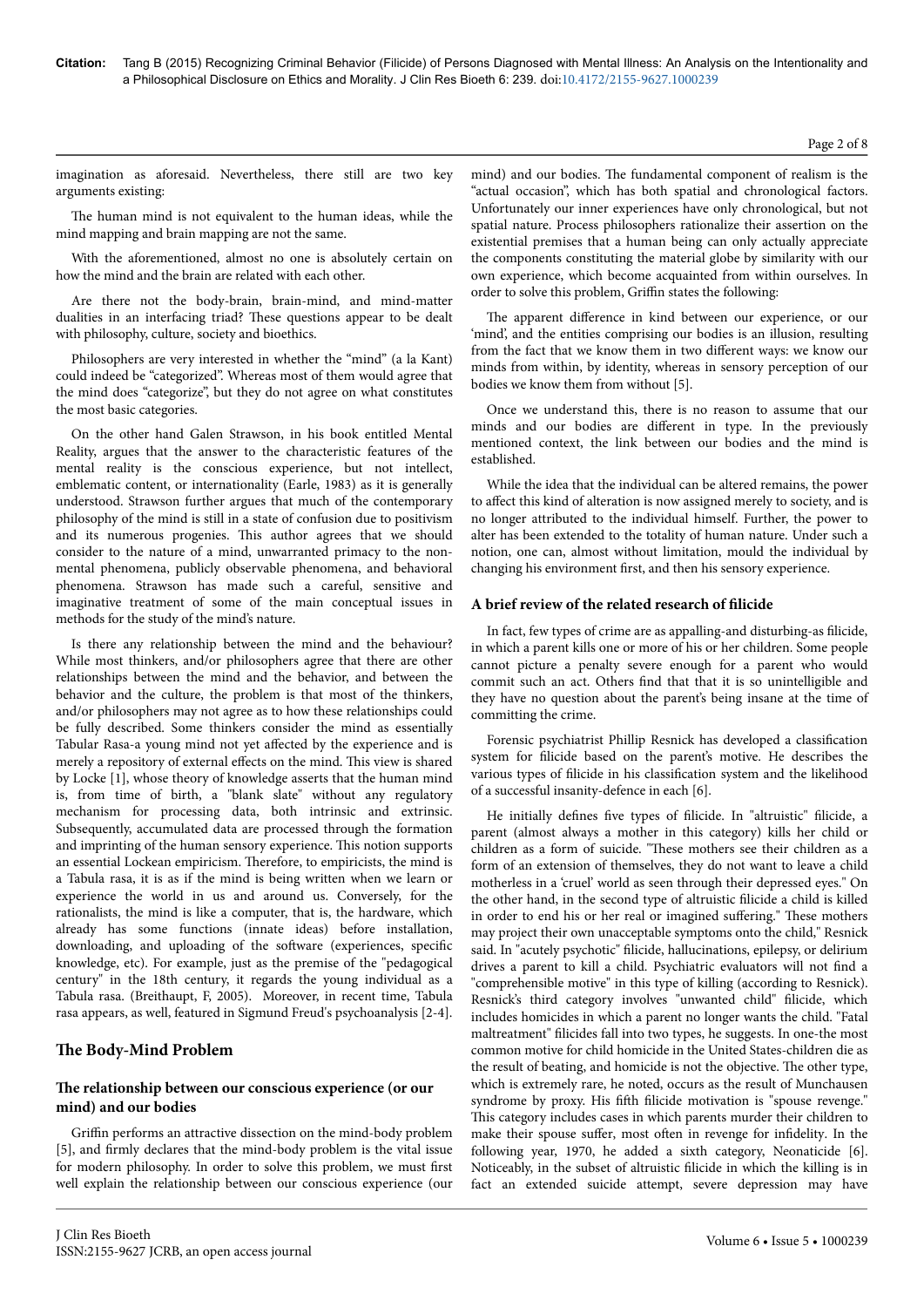# Page 3 of 8

deformed thinking "so that the mother believes her children will be better off in heaven with her..." This is akin to the explanation that Andrea Yates, one of the two perpetrators discussed in this paper, gave for murdering her own children. (Resnick was also an expert witness for the defense in that case.) The mother often believes she is doing what is "morally right for her child". In altruistic filicide cases, the success of an insanity plea hinges in large part on whether the insanity standard uses the word "appreciate" or "know" to characterize the parent's understanding of the wrongfulness to kill. Conversely, in the category of acutely psychotic filicide, "the parent may not know the nature and quality of the act," if it takes place during an epileptic seizure or delirium, according to Resnick. In evaluating a person who appears to fall into this category, evaluators "must always consider malingering," Resnick stated. Command hallucinations, such as obeying orders to kill from God or Satan, are involved.

That being mentioned, it is in this author's opinion that, under legal circumstances, intentionality must have a broad view of human responsibility. Нe law may be neutral (open to debate), but its interpretation is not.

On the other hand, it is worthwhile to mention that Capital jury project is a continuing program of research on the decision-making of capital jurors that was initiated in 1991 by a consortium of universitybased researchers with support from the National Science Foundation (NSF). Using data from the NSF, Sundby in his article takes a close observation within the jury room at the process by which capital juries arrive an undisputed verdict at the penalty phase. Нe legal process shows to be an attractive one. In his article, Sundby used the closing argument in the death penalty case of Susan Smith (Sundby SE).

Note Susan Smith was the mother, killed her two children by driving them into a lake and then trying to cast blame on a unidentified African American man. In his own article, Sundby concludes by examining how a closing argument may affect outcomes of that case.

In fact, when Katheryn Russell-Brown heard Susan Smith's tale that she had been carjacked by a young African American man, she was skeptical. In 1994, Smith told police that while stopped at a traffic signal, she was carjacked by an African American man who drove off with her infant and toddler boys in the back seat. 'Where would an African American man go with two small white children?' [7].

In reality, time-honored law is been viewed by most of us as a dependable branch our learning and on approach of arranging information, as well, a solution in which legality and confidence are developed. The law, we are informed, loves impartiality-but not engagement. However in these occasions, the work of the law applies not only in the familiar land of the official, ritualized space of the courthouse building; it is at present resembling as public sight-a type of document-drama in which dissimilar media impressions, both in print and in visual, describing how the law works. In respects, the impressions of trials forecasted by the media have great influence, and fortifying public impression of the law rather than communication with the legal system per se. Media demonstrations not only mould public impression of the law; they also create realism in this area which public dialogue takes place. Too frequently, especially through wellliked media, images and illustrations are maneuvered to modify. Нese pictures frequently speak in voices nosier and in more forcing tones than any ordinary daily dialogue [8].

Such an effect appears to be more distinct in the case of highly contentious and popular trials, such as that in the case of Susan Smith.

As a matter of fact, the law works as 'a kind of meta-narrative about the appropriate or sanctioned relations of power between groups and their individual members. Legal storytelling is not only directed to nor confined within the courtroom. Нe images and identities constructed through legal narratives are affirmed or rejected in the larger social context as well. To the extent that these narratives confound rather than illuminate, giving us distorted or partial images of our realities, and we then view the law as constructed by and projected through the media does not fulfill any critical function. As part of the central argument of this author, so as one writer has noted, "insofar as law serves this expressive function for society, it fails to meet its goals when the conversation it generates bears false witness to the experience it seeks to evaluate." We are then left with cultural narratives-often stereotypes-that tell us little more than what we have already believed' [8].

That been introduced and briefly reviewed, allow us now to concentrate on the two exampled cases as follows

# **Case Presentations**

The following case presentations are stemmed from books and the media.

## **Case example 1**

The first case is that of Ms. Andrea Yates, a married woman with four children. She had suffered from psychiatric illness prior to drowning her children. She was charged with first-degree murder but found innocent due to insan Andrea Yates [9] is a former Houston, Texas resident who killed her five young children on June 20, 2001 by drowning them in the bathtub in her house. She had been suffering for years with very severe postpartum depression and psychosis. Her case placed the M Naghten Rules, a legal test for sanity, under close public scrutiny in the United States. Yates 2002 conviction of capital murder and sentence to life in prison with the possibility of parole after 40 years was later overturned on appeality.

Andrea Yates' retrial for the murder of her five children (in 2001) began on 26 June 2006 in the US. A retrial was ordered because one of the prosecution's witnesses lied on the stand. Her defence team argued insanity. Ms. Yates was convicted of drowning her five children in order to save them from "being tormented by Satan" [10-12].

On July 26, 2006, a Texas jury found that Yates was not guilty by reason of insanity. She was consequently committed by the court to the North Texas State Hospital, Vernon Campus, a high-security mental health facility in Vernon, Texas. In January 2007, Yates was moved to a low security state mental hospital in Kerrville, Texas.

#### **Case example 2**

Susan Smith: The other case was that of Ms. Susan Smith, who also drowned her children. Her court case decision was very different. She was found guilty of first-degree murder. Smith drowned her children on 25 October 1994 after 'her boyfriend rejected her'. She killed her two boys, Michael, 3, and Alex, 14 months by driving her automobile into a lake while the children slept in their car seats. She was sentenced to life in prison.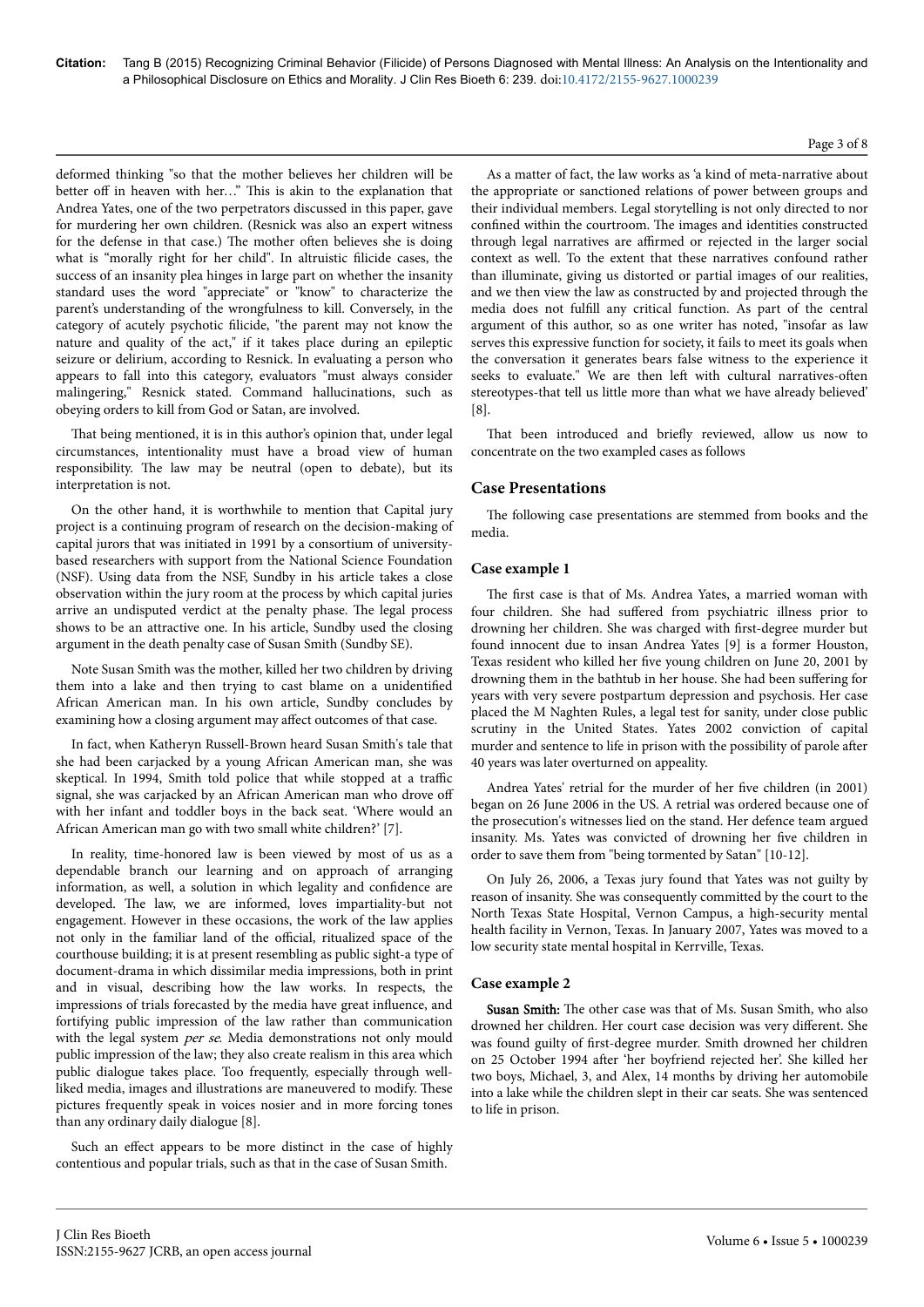#### **A brief analysis of these two cases**

These two cases resulted in the death of seven children by drowning. Yet the working of the mind determined the guilt or innocence as the laws may be applied to each case respectively. Nevertheless, the states of mind of these two women at and/or immediately prior to the death of children were different.

#### **First of all, was Andrea Yates guilty of murdering?**

The gradation of her guilt, however, must depend on the circumstances. A verdict of not guilty is not the ethical way to deal with murder in this author's point of view. Some believes that our justice system has failed. Perhaps, first-degree murder is too much a punishment in the Yates case. Some feels that the justice system failed on several counts. First, it failed to take into consideration of the gradation of her guilt. Second, it also failed in terms of technicalities. Perhaps some lawyers and judges are frustrated with technicalities of the justice system. Some may argue that the lack of intentionality is brought by the context - the law. Нe law is supposed to be objective while ascriptions of intentionality are subjective.

The law (unlike science) does not apply to predictions, only in events and facts after all, Ms. Andrea Yates was a married woman with four children. She had suffered from psychiatric illness prior to murdering her children by drowning them. She was charged with firstdegree murder but found innocent due to insanity.

On the other hand, Susan Smith, after being 'rejected by her boyfriend', drowned her own children. Ms Susan Smith drowned her children on 25 October 1994 'after her boyfriend rejected her. She killed her two boys by driving her automobile into a lake while the children slept in their car seats.

# **Discussion**

#### **Intentionality**

Intentionality holds the human mind responsible. As aforementioned, intentionality must have a bold view of human responsibility. It is important to note at this point, that the law may be neutral (open to debate), but its interpretation is not. Intentionality in fact is the property of mental states, something outside the mind; the synonym for intentionality is "direction of thoughts'' or ''inclination of ideas''.

On the other hand, ''aboutness '' is a term used in library and information science, linguistics, philosophy of language, and philosophy of mind. Among them, in philosophy it has been often considered, it as a synonymous with intentionality, perhaps since John Searle. Philosophers of mind and psychologists are both concerned with regard to 'aboutness'. For instances, there are work with the psychological or intentional aboutness (John Searle, 1983) and language of thought [11-13].

As to the aboutness of the two perpetrators in the two examples reported and discussed as aforementioned in this article, at a first glance, it appears that both Andrea Yates and Susan Smith 'intentionally' chose to harm others. By not taking intentionality seriously, in general concept, most people appear not take ethics gravely.

Nevertheless, there appears to be a connection between aboutness and epistemology. Noticeably, epistemology per se is very much about both objectivity and subjectivity.

That discussed, as Kant passed away before the notion of intentionality was introduced, no direct relation between Kantian theory and the theory of intentionality can be directly addressed over here. It appears that possible indirect links should be an object of a separate study other than that of this one.

In this article, it is introduced that knowledge is required to correlate part of Kant's theories, which will be presented in the latter sections.

According to Aquinas and Freeman respectively, on the philosophical sense of Intentionality, it appears to be merely a special case of features of mental states; but in a profound way, the mental states and intentionality appear to be related to each other.

Dennett believes that intentionality is ascribed to almost anything (Dennett, 1981, 1996). In contrast, Searle suggests that intentionality really exists [11]. Нis does not exclude the possibility that we may sometimes ascribe it erroneously. For example, if one assumes that some objects are living, and observes a mechanical cat, he may erroneously classify it as a living being. From Dennett's point of view, one could talk about "live stance", that is, there is no life as such but only a stance to it. Most people, (including Dennett himself) believe that there are living object in reality. Likewise, Searle has even suggested in the reality of intentionality. Nevertheless, it is unfortunate that the two words, intention and intentionality, are so similar in English. Brentano introduced the term intentionality directly from Latin [14-17], and Dennett devotes many pages to the characteristic differences among the following THREE terms: intention, intentionality, and, finally, intensionality. Нe last term, intensionality, is merely a linguistic one, which is meaning those aspects of interpretation are open for discussion. Нe term, intensionality, sheds little lights on the differentiations between the two perpetrators of killing in the US as aforementioned.

Jordan and Ghin claim that intentionality is a property of all living beings, including prokaryocytes [15,18-20]. Hence, one can hardly observe a legal application of the intentionality theory. On the contrary, as the definition of intentionality concerns "mental states", and can be applied for any discipline working with the notion of mental states, e.g., psychology, philosophy, and/or psychiatry.

Нough Dennett clearly distinguishes between intentionalty and intention, he implies intentionality instead of intention in his "Intentional stance" theory. For example, if we say that "my computer is tired", we don't mean to accuse the computer in a court, we donot imply the computer's responsibility and choice. In fact, we would assume the responsibility of the programmer, that is, a human person. According to Dennett, there is nothing mysterious about the intentions and conscious feelings toward others. We sometimes assign feelings or intentions to non-human things. Dennett recommends that we might say, for example, our personal computer is a bit tired today. At the end of the day, our view of human beings is just an adaptation-a much more complex adaptation. Нus, why do we hesitate to assign human quality to non-human things? In that passage, Dennett clearly means INTENTIONS, NOT INTENTIONALITY [21,22]. Further, he agrees that ascription of intentions to non-human things is allegorical, or metaphorical. He proceeds as if he assumes that there is no significant difference between a direct meaning of a word (e.g., his coat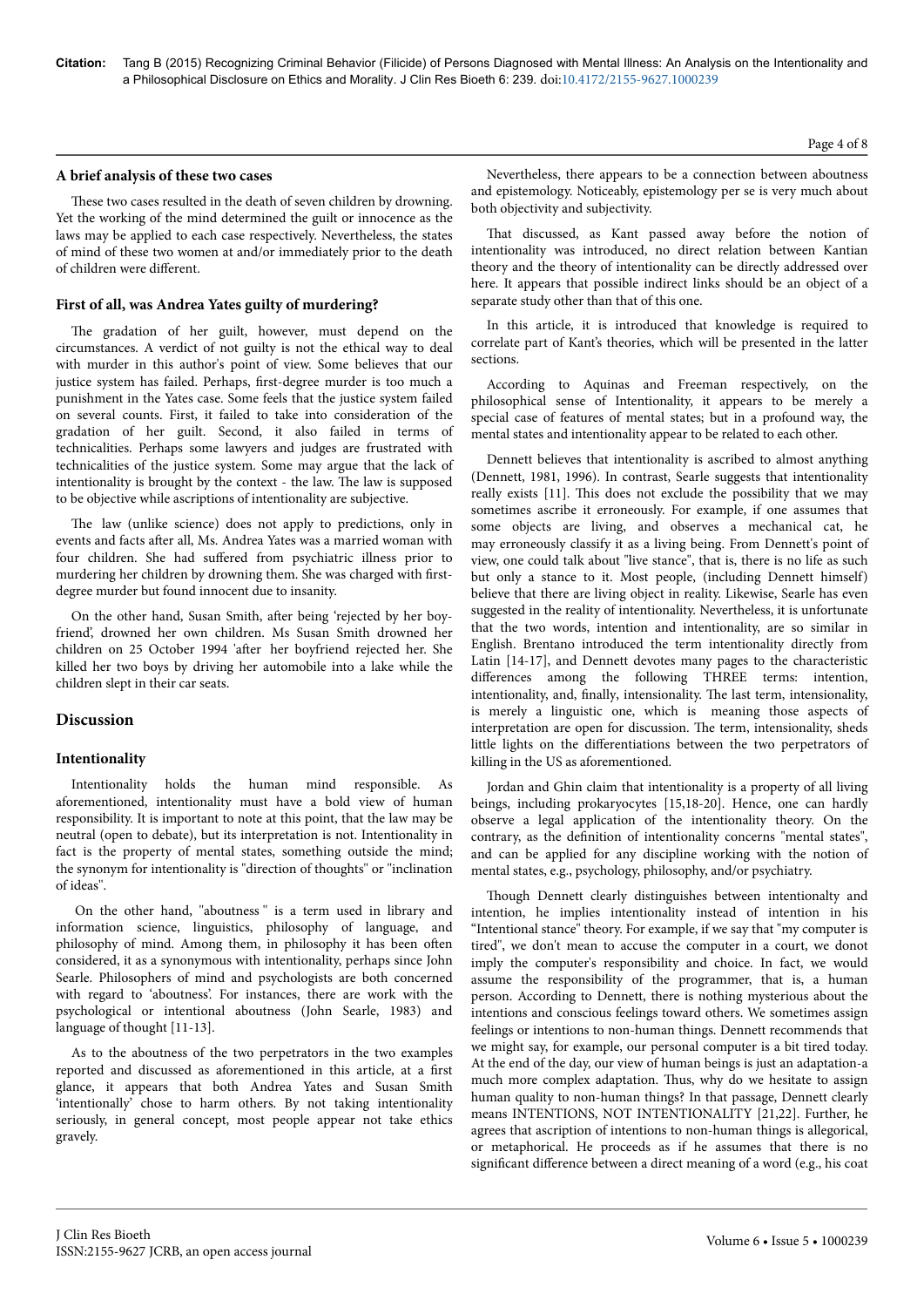#### Page 5 of 8

is black) and a metaphorical using (e.g., his conscience appears to be in darkness).

One might not completely agree with the aforementioned Dennett's statement, and might even challenge it as a straw-man's argument. Нe issue appears to arise from a suggestion that humans tend to ascribe intentions. Two examples follow.

People who are paranoid ascribe intentions to other people (and things) in completely irrational ways (This author admits that to someone, the aforementioned might be somewhat an overstatement.)

Conspiracy theorists ascribe intentions in the form of conspiracy. The former, paranoid people, and the latter, conspiracy theorists, do not simply apply intentions to other people.

Indeed, paranoid patient understands very well that everybody (including himself) possesses intentions, but that at the same time, everybody (including himself) makes numerous unintentional acts like coughing, speaking sometimes louder, sometimes less loud, etc. However, when one is within his delusional thinking, he denies that other people's actions can be unintentional sometime too [23-25]. In other words, what makes paranoia is not ascribing intentions but denying non-intentional actions.

In addition, there is an example supporting a person's disagreement with an assertion that humans tend not to ascribe intention to other humans. One would call such an argument a 'straw man'-in order to develop a scholar's book/argument to argue, but really not a thing worthy to argue about, at least in this author's opinion. Нat said, general consensus on Ms Andrea Yates' case is that any mother would have to be in a delusional/psychotic state in order to kill her own children, and she would have been unable to tell the difference between right and wrong, morally, legally, negligently, and so on. Hence, the 'bipolar made me do it' syndrome appeared to be a test of the current public attitudes on mental illness [26-28].

Contrarily, ancient Egyptian sources assumed the ability of humans to free choice. But this ability is not, in contrast to intentionality, a property of all living beings (as Jordan and Ghin, as well, Jordan believe), of all mental states (as Brentano believed) nor the property of most mental states (as Dennett, Searle and most contemporary authors believe). But this ability is not, in contrast to intentionality, a property of all living beings (as Jordan and Ghin, as well, Jordan believe), of all mental states (as Brentano believed) nor the property of most mental states (as Dennett, Searle and most contemporary authors believe). It is limited to a very small circle of living beings that are able to stop their immediate activity in the world (i.e., behaviour) and to "play forward" this behaviour as a symbolic game [29,30]. Нis playing-forward is human reflexive thinking, and the small circle includes some adults.

How exactly should the line be drawn between those who are able to have this form of covert behaviour (and, hence, are guilty when they broke a law), and those who are not (and, hence, "insane"), is open to debate. An issue such as this one is largely a psychiatric issue, which should not be mixed up with philosophical issues, just as the diagnosis of coma-loss of consciousness, is a medical issue, and not a philosophical one.

# **An Emphasis on the Writings of Immanuel Kant's Synthesis (without involving 'Intentionality')**

In this discussion, there is philosophical disclosure with an emphasis on the writings of Immanuel Kant's synthesis. Kant aspires to create a grand synthesis between sense knowledge and intellectual knowledge, which is in turn between the human's theoretical and practical activities. Нe transcendentalism is Kant's method to achieve this goal. In this endeavor, Kant attains remarkable outcome: the harmony of human cognition, its requirement and universality, the importance of the a priori, the absoluteness of the moral imperative, the transcendental issues, etc. Kant's achievement and contribution to issues involved in this article merit our review. A brief review may help us understand the issues discussed in this article, and to explain the factors involved [31,32]. Kant's contribution are: morality, ethics, good will, obligation, autonomy, respect, persuasion on the principle, justice, on physicians' treating people as an aim for physicians themselves, etc. Fundamentally, based on pure reason, Kant's categorical Imperative leads us to consider what is to be accomplished. "Categorical" is solely manifested by reason, and nothing else. To follow this imperative, Kant advised us to act according to universal laws [33-35]. Since we make decisions voluntarily and independently, we acknowledge and accept the outcome dominated by pure reason; with our autonomy the decision we make is the best that we can [16].

Kant reminds us that we are rational beings. Kant further warns us that we are governed by the laws of reason, not by regulation of nature. Accordingly, we can yearn for the world being a location of dissimilar beings gathering and living together, and following regulations and dealing with each other peacefully [17]. Нus, according to Kant, we respect the autonomy of the patient, including persons diagnosed with a mental illness, and their relatives. We must pay sufficient attention to how behaviour of the persons diagnosed with mental illness affect their relatives, classmates, teachers, neighbors, their respective victims and the latter's relatives, their respective communities and the society as a whole, etc. Нe issue of morality and ethics should be taken seriously [36,37]. Kant advised us that there is one morality but there are many types of duties. Kant correctly asserts that sensation is not knowledge; and that the mind is the active agent that creates our knowledge. Kant's helpful analysis has divided all data into the levels of sensation, perception and ideas. Kant taught us 'humanity'; this helps us to understand human behaviour and misbehaviour. In this regard, Kant's philosophy broadens our vision of both the capacity and limitation of mankind.

In addition, this author deliberates that the study of variables affecting culture that focuses primarily on the 'macrosystem factor' is important as well. Нese variables include the following: family variables, religious beliefs, e.g. the, the variables (factors) of the societal structure and their effect on individuals and family (e.g. the case examples of Smith and Yates), etc. An analysis without considering the role and factor of culture, the macrosystem variables affecting culture and the effect of culture on behaviour, will be incomplete. The limitation of an incomplete analysis lacking the aforementioned is clear [38,39].

# **Some Related Key Issues with Probable Answers**

This section focuses on following areas: (1) morality and "What if everybody did it?" (2) Kant's theory of mind with its application on understanding behaviours of the two perpetrators discussed.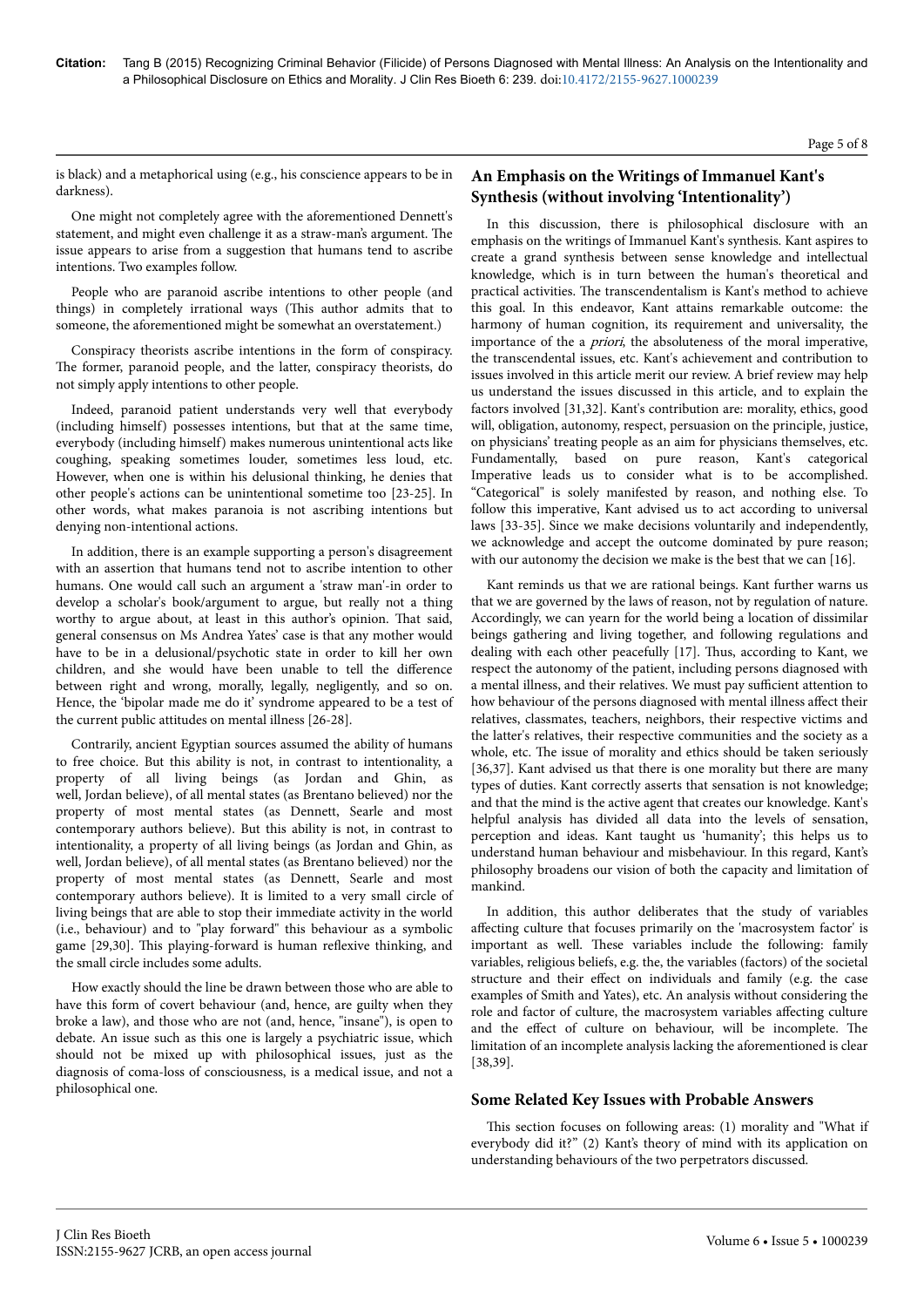Page 6 of 8

A brief sketch of the basic aspects of the aforesaid issues is as follows. A preliminary exploration of the challenges by those issues are also provided as follow.

## **Нe issue of morality and "what if everybody did it?"**

Kant did not supply a phenomenological description of consciousness. Karl Leonhard Reinhold, an Austrian philosopher [18] contends that Kant should have indicated the essential detail of consciousness that is vital in formulating cognition per se possible. Nevertheless, Kant's Нeory of the Human Faculty of Representation described the major portions and characteristics of consciousness. Reinhold concentrates on the moral problems that Kant mentions in the final segment of Critique of Pure Reason. Reinhold focuses his attention to the epistemological aspects of the initial and central portions of the same Critique [40,41].

On the other hand, Kant's famous and disproportional serious concept of morality acts on the motive of duty. Kant contends that morality is not to progress the doctrine of how we make ourselves happy, but how we make ourselves worthy of happiness. We can discover our duties by checking our maxims against Kant's categorical imperative: 'Act only on that maxim through which we can also at the meanwhile will that it should become a universal law.'

Note that Kant's principle of universalism in ethics is often referred to in the form of question as following:

"What if everybody did it?"

In this light, let us assess the behaviour of the two perpetrators discussed in light of Kant's theory of mind.

## **Kant's theory of mind with its application on understanding the behaviours of two perpetrators**

That explored, Ameriks [16] conversely evaluates the themes handled in some Kant's publications. Kant has developed a "Theory of Mind" that ensues to be both more justifiable and more opposed to the supernatural element in Scripture than is accepted by most other interpreters. It is a theory that plays a great function for realizing Kant's philosophy of the mind as a sum total [42,43].

#### **Several questions remain as following**

There are behavioural manifestations of the two perpetrators discussed in this article. Yates and Smith respectively exhibit different behaviours.

In fact, the real world is not responsible for our behaviour. With theoretical examination, we can observe that Kant critically analyzes pure reason. Kant rejects the view of Locke and Hume that all our knowledge is derived from senses. Nonetheless, Kant agrees with Hume's opinion that absolute certainty of knowledge is not possible, if knowledge comes from sensation. Нe Scottish philosopher David Hume (1711-1776) developed a philosophy of "mitigated skepticism," which remains a viable alternative to the systems of rationalism, empiricism, and idealism (Hume). Regardless of whether the theory of knowledge is based on Kant or both Locke and Hume or not, an independent real world really does not owe us any promise of regularity of behaviours [44]. In reality, we could feel an inducement at one location, and another at a different one. There is no promise of either regularity or association of behaviour. Kant's Critique is an analysis of the derivation and development of concepts and the

hereditary organization of the mind. Such an analysis can help us understand better the respective behaviours of the two perpetrators discussed in this study, as well, other persons diagnosed with mental illness, their respective family, all victims and their respective own family.

Kant was strongly and deeply critical of the use of examples as moral standards, because such standards depend on our feelings toward morals more than our rational power. Нe aforementioned will be further discussed in the section of categorical imperative for illustrative purposes.

According to Kant, the dialectic threatens the truth by deceiving those that fail to identify the a priori absoluteness of certain principles. Kant places a priori first, and from it deduced morality. Нe actions of any rational being can be ascertained from a moral standpoint. According to Kant, the highest aim of morality consists in generating an impartial world in which happiness is 'in exact proportion' to morality' [17].

In Kant's allegory, freedom means the ability to select between the obvious needs of survival and admiration for the inestimable pride of humans. Kant felt that as man's knowledge developed, man would recognize his own relative insignificance in the universe. At the same time, such a self-understanding and reflection would allow the moral law within him to continue to expand and further develop maxim [46]. Moral beings with infinite value, we can realize the meaning and selfesteem of our standing in the universe. With such an infinite perspective, Kant precedes the maxim for us, and concludes that pure reason can define right and good. All moral philosophers do not all agree with any premise such as merely "do no harm" or "hurt no one" in the usual and customary practice of bioethics. Rather, they prefer one to do no harm, but that is not good enough morally. It is more important to help all, including those who are persons diagnosed with a mental illness, and their respective family [46].

Kant advises us to "act only according to that maxim whereby you can at the same time will that it should become a universal law." Нis is best known as the first formulation [19]. A criterion of morality, and of ethics is that an action is moral if it is enviable, and it is a universal rule of behaviour.

Finally, in order to sum up important epistemological and ethical themes in Kant's philosophy, from the rationalist point of view, discussions follow. When we mention "rationalist", usually we rely in the broadest and weakest sense; but when we refer to "Kant", likely we purposely mean "rationalist" in a rather strong meaning. Нat clarified, the ascription of criminal responsibility is related to the ascription of ability to reflexive thinking, that is, to reject immediate behaviour for a while and to "play forward" behavioral options in a virtual space ("if one does A, then B may take place", and so on). It is supposed that most adult humans possess this ability. It appears that a very potent rationalism like Kant's theory is necessary under this circumstance [47].

Pre-meditation is a strong factor in our modern court cases in proving guilt and is self-defence in proving innocence. Lawyers who try to cover from lack of accepting responsibility for one's actions often justify by introducing alcohol or drugs use or so called "bi-polar" syndrome.

Why, nowadays, there are jails full of mentally ill patients? Due to individual rights, in the US, laws state that we cannot force people to seek treatment. Often they even have to commit a crime before they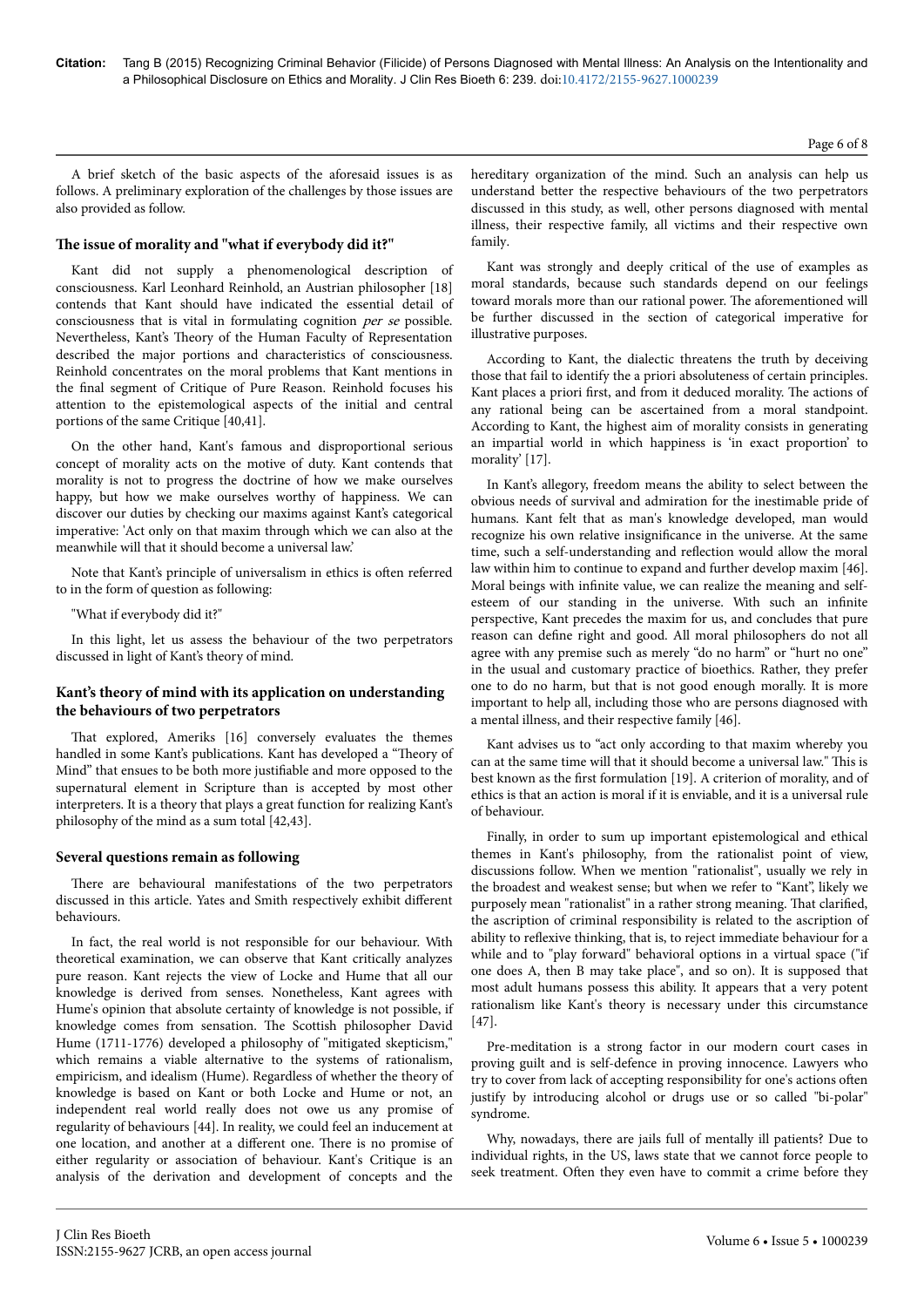#### Page 7 of 8

can be remanded for psychiatric assessment. Fortunately, there have been changes through the years with regard to community treatment laws. For example, mental illness is viewed differently these days than it was earlier, as well our contemporary view of mental illness has affected the legal treatment of the mentally ill. Hence it is important to clearly establish the "danger to self or others criteria" in order to ensure that the mentally ill people get treatment [48].

It is obvious that the aforesaid two US perpetrators' conduct in their respective case examples was immoral. Nevertheless, will neuroscientific knowledge affect our moral conduct?

Probably, it may not influence our conduct but it might affect the extent to which we are held responsible for our conduct. For example, in Smith and Yates' cases, mental illness is viewed quite differently than it was in earlier times. Our contemporary view of mental illness has influenced our legal treatment of the mentally ill. No aggressive actions were taken due to the limitations of the individual-right law. Any failure to act may finally led to a major disaster. Ms Andrea Yates' cases are a typical illustration of the disturbance of mindset.

The bottom line seems to be as following: some researcher looks at the modern belief that the mind is the same thing as the brain, and therefore the mind appears to consist of genetic and chemical processes. Contrary to this notion is the more common sense views that our mind is made up of experiences of the world. While the brain may be the material home of the mind, it is not the mind itself [45,49].

On the other hand, neuroscience will, as well, influence how we think about morality and about mental illness. Many people believe that something non-physical, like a soul with contra-causal free will, is ultimately responsible for behavior. Neuroscience shows that the brain is responsible for behavior, not the soul, so we don't deserve punishment for wrongdoing in the way that many people think the soul deserves to be punished. Нis might change our beliefs about morality, our attitudes towards each other, and the mentally ill, (e.g. Yates, and Smith), our responsibility practices, (e.g. how we treat the mentally ill in the criminal justice system) [20].

# **Conclusion**

In summary, two media-oriented case histories of murder in the US are explored to investigate the interaction between the brain and the mind. A number of insights have been offered.

Kant's theory of the mind and his categorical imperative may enhance what has been known in medicine of the issue between brain and mind.

As for those two patients, Susan Smith, and Andrea Yates (both drowned their children), their respective behaviours should have been be identified early in their course of care. Such recognition should be preceded by a well-planned detection of the crisis and appropriate staffing. Additionally, law enforcement protection should be secured. An outside observer (especially one who does not interact with a person) can actually give very little insight into the inner workings of a person's mind or their subjective sense of morality, purpose, values, or intentions. Observation from an outside observer or so called eyewitness can hardly provide any visual perspective and dynamics of the mind of persons diagnosed with mental illness.

There are several components of this article coherent to have supported the remaining and final part of central argument as follows, and, the author has already explored the nature of morality, the morality of law-breaking behavior, the merits of considering intentionality when evaluating guilt or interpreting laws, critiquing a justice system that employs merely on binary verdicts (guilty or not guilty) rather than on an entire spectrum of culpability, and the ways in which society views mental illness in the context of constant and uniform surveillance or more specifically once crimes have been committed in determining guilt and punishment. Нe remaining and final portion of such a central argument lies on when people commit crimes and have severe mental illness such as a psychotic disorder, how do we understand their behaviors and the ways in which culpability is determined should be based on a complex web of assumptions about their capacity to think rationally and abstractly, understand morality, and act with intentionality (based on some key theorists such as Dennett, Searles, Brenato, etc.). Нis argument has the potential to offer bountifully to the combined field of moralities, ethics, laws, and mental health, as well as public health.

## **References**

- 1. [Locke J \(1689\) An essay concerning human understanding. Harvester](http://oll.libertyfund.org/titles/761) [Press; Atlantic Highlands, NJ, Humanities Press.](http://oll.libertyfund.org/titles/761)
- 2. [Sheth DN, Bhagwate MR, Sharma N \(2005\) Curious clicks-Sigmund](http://www.ncbi.nlm.nih.gov/pubmed/16333207) [Freud. Journal of Postgraduate Medicine 51: 240-241.](http://www.ncbi.nlm.nih.gov/pubmed/16333207)
- 3. Western D (1998) Нe scientific [legacy of Sigmund Freud: Toward a](https://www.google.co.in/url?sa=t&rct=j&q=&esrc=s&source=web&cd=1&ved=0CB0QFjAAahUKEwjWlYjut5zIAhUOxY4KHSG6BxQ&url=http%3A%2F%2Fwww.mmpi-info.com%2Fblog%2Fwp-content%2Fuploads%2F2012%2F03%2FWestens-article-on-Freud-and-Science1.pdf&usg=AFQjCNGV31F8kKdLe390Dbn8z0uittOHPg&cad=rja) [psychodynamically informed psychological science. Psychological](https://www.google.co.in/url?sa=t&rct=j&q=&esrc=s&source=web&cd=1&ved=0CB0QFjAAahUKEwjWlYjut5zIAhUOxY4KHSG6BxQ&url=http%3A%2F%2Fwww.mmpi-info.com%2Fblog%2Fwp-content%2Fuploads%2F2012%2F03%2FWestens-article-on-Freud-and-Science1.pdf&usg=AFQjCNGV31F8kKdLe390Dbn8z0uittOHPg&cad=rja) [Bulletin 124: 333-371.](https://www.google.co.in/url?sa=t&rct=j&q=&esrc=s&source=web&cd=1&ved=0CB0QFjAAahUKEwjWlYjut5zIAhUOxY4KHSG6BxQ&url=http%3A%2F%2Fwww.mmpi-info.com%2Fblog%2Fwp-content%2Fuploads%2F2012%2F03%2FWestens-article-on-Freud-and-Science1.pdf&usg=AFQjCNGV31F8kKdLe390Dbn8z0uittOHPg&cad=rja)
- 4. [Greer S \(2002\) Freud's "bad conscience":](http://www.ncbi.nlm.nih.gov/pubmed/12115789) Нe case of Nietzsche's [Genealogy. J Hist Behav Sci 38: 303-315.](http://www.ncbi.nlm.nih.gov/pubmed/12115789)
- 5. Griffin DR (2000) Religion and Scientific [Naturalism: Overcoming the](http://www.jstor.org/stable/40018875?seq=1) Conflicts. [International Journal for Philosophy of Religion 49: 197-200.](http://www.jstor.org/stable/40018875?seq=1)
- 6. [Resnick PJ \(1969\) Child murder by parents: a psychiatric review of](http://www.ncbi.nlm.nih.gov/pubmed/5801251) filicide. [Am J Psychiatry 126: 325-334.](http://www.ncbi.nlm.nih.gov/pubmed/5801251)
- 7. [Brown RK \(2008\) Hoaxes Signal the State of Our Racial Fears. Orlando](http://www.theopedproject.org/index.php?option=com_content&view=article&id=86:hoaxes-signal-the-state-of-our-racial-fears&catid=38:successes&Itemid=86) [Sentinel.](http://www.theopedproject.org/index.php?option=com_content&view=article&id=86:hoaxes-signal-the-state-of-our-racial-fears&catid=38:successes&Itemid=86)
- 8. [Harris C \(1996\) Myths of Race and Gender in the Trials of O.J. Simpson](https://litigation-essentials.lexisnexis.com/webcd/app?action=DocumentDisplay&crawlid=1&doctype=cite&docid=35+Washburn+L.J.+225&srctype=smi&srcid=3B15&key=0836741ba4d5aa7b18a0a0cd8f3f1b9d) [and Susan Smith-Spectacles of Our Times. Washburn Law Journal 35:](https://litigation-essentials.lexisnexis.com/webcd/app?action=DocumentDisplay&crawlid=1&doctype=cite&docid=35+Washburn+L.J.+225&srctype=smi&srcid=3B15&key=0836741ba4d5aa7b18a0a0cd8f3f1b9d) [225.](https://litigation-essentials.lexisnexis.com/webcd/app?action=DocumentDisplay&crawlid=1&doctype=cite&docid=35+Washburn+L.J.+225&srctype=smi&srcid=3B15&key=0836741ba4d5aa7b18a0a0cd8f3f1b9d)
- 9. Suzanne O'Malley (2004) Are You Alone? Нe Unspeakable Crime of Andrea Yates. Simon & Schuster, pp.117, 118, 170, 240.
- 10. [Sheri LB \(2003\) Mothers Who Kill](https://litigation-essentials.lexisnexis.com/webcd/app?action=DocumentDisplay&crawlid=1&srctype=smi&srcid=3B15&doctype=cite&docid=32+Sw.+U.+L.+Rev.+451&key=f7d0cca4f9f26ffb534aeec666a93fa9) Нeir Children and Postpartum [Psychosis. Southwestern University Law Review 32: 451.](https://litigation-essentials.lexisnexis.com/webcd/app?action=DocumentDisplay&crawlid=1&srctype=smi&srcid=3B15&doctype=cite&docid=32+Sw.+U.+L.+Rev.+451&key=f7d0cca4f9f26ffb534aeec666a93fa9)
- 11. [Fodor J \(1975\) Language of thought, Harvard University Press.](https://books.google.co.in/books?id=XZwGLBYLbg4C&redir_esc=y)
- 12. [Goodman N \(1961\) About. Mind 70: 1-24.](http://mind.oxfordjournals.org/content/LXX/277/1.full.pdf+html)
- 13. [Putman H \(1958\) Formalization of the concept "about". Philosophy of](http://www.jstor.org/stable/185434?seq=1) [Science 25: 125-130.](http://www.jstor.org/stable/185434?seq=1)
- 14. [Brenato F \(1995\) Psychology from an Empirical Standpoint. Routledge,](https://books.google.co.in/books?hl=en&lr=&id=fimDBAAAQBAJ&oi=fnd&pg=PP1&dq=Psychology+from+an+Empirical+Standpoint&ots=zhXVisg3Sx&sig=9Dvbohga8xm5CUL7wfpuAjlCgCs) [NY, p. 88-89.](https://books.google.co.in/books?hl=en&lr=&id=fimDBAAAQBAJ&oi=fnd&pg=PP1&dq=Psychology+from+an+Empirical+Standpoint&ots=zhXVisg3Sx&sig=9Dvbohga8xm5CUL7wfpuAjlCgCs)
- 15. Jordan S, Ghin, M (2007) Нe [Role of Control in a Science of](http://www.ingentaconnect.com/content/imp/jcs/2007/00000014/f0020001/art00011) [Consciousness: Causality, Regulation and Self-Sustainment. Journal of](http://www.ingentaconnect.com/content/imp/jcs/2007/00000014/f0020001/art00011) [Consciousness Studies 14: 177-197.](http://www.ingentaconnect.com/content/imp/jcs/2007/00000014/f0020001/art00011)
- 16. Ameriks K, Kant I (1995) Нe Cambridge Dictionary of Philosophy. Cambridge University Press, Cambridge, p. 460-466.
- 17. Kant I (1993) The [critique of practical reason. NY Library of arts, p. 117.](http://scholar.google.co.in/scholar_url?url=http://www.naturalthinker.net/trl/texts/Kant,Immanuel/9writings/Kant,%2520Immanuel%2520-%2520The%2520Critique%2520of%2520Practical%2520Reason.pdf&hl=en&sa=X&scisig=AAGBfm3Ekwqx1Bu0vQC1_vYIH4zmFWVPLA&nossl=1&oi=scholarr&ved=0CBwQgAMoADAAahUKEwimwv_OnaHIAhWFcI4KHdt9B04)
- 18. [Reinhold K, Ameriks K, Hebbeler J \(2006\) Letters on the Kantian](http://www.cambridge.org/catalogue/catalogue.asp?isbn=9780521830232) [Philosophy. Cambridge University Press.](http://www.cambridge.org/catalogue/catalogue.asp?isbn=9780521830232)
- 19. [Kant I \(1785\) Grounding for the Metaphysics of Morals.](https://www.google.co.in/url?sa=t&rct=j&q=&esrc=s&source=web&cd=8&ved=0CEYQFjAHahUKEwig3vK0sZzIAhUDSY4KHQh1C1w&url=http%3A%2F%2Fwww.earlymoderntexts.com%2Fassets%2Fpdfs%2Fkant1785.pdf&usg=AFQjCNE0uogHpOMEij-iCaLB33_jKSfqyA&cad=rja)
- 20. [Clark T \(2005\) Killing the Observer. Journal of Consciousness Studies 12:](http://www.ingentaconnect.com/search/article?option1=tka&value1=Killing+the+Observer&sortDescending=true&sortField=default&pageSize=10&index=1) [38-59.](http://www.ingentaconnect.com/search/article?option1=tka&value1=Killing+the+Observer&sortDescending=true&sortField=default&pageSize=10&index=1)
- 21. [Karl A \(1982\) Kants' theory of mind: An Analysis of the Paralogisms of](https://global.oup.com/academic/product/kants-theory-of-mind-9780198238966?cc=in&lang=en&) [Pure Reason. Clarendon Press, Oxford.](https://global.oup.com/academic/product/kants-theory-of-mind-9780198238966?cc=in&lang=en&)
- 22. David C (1992) The [Conscious Mind. Oxford University Press.](http://www.oupcanada.com/catalog/9780195117899.html)
- 23. Clark T. Medicine and Morality: Resolving the Conflicts.